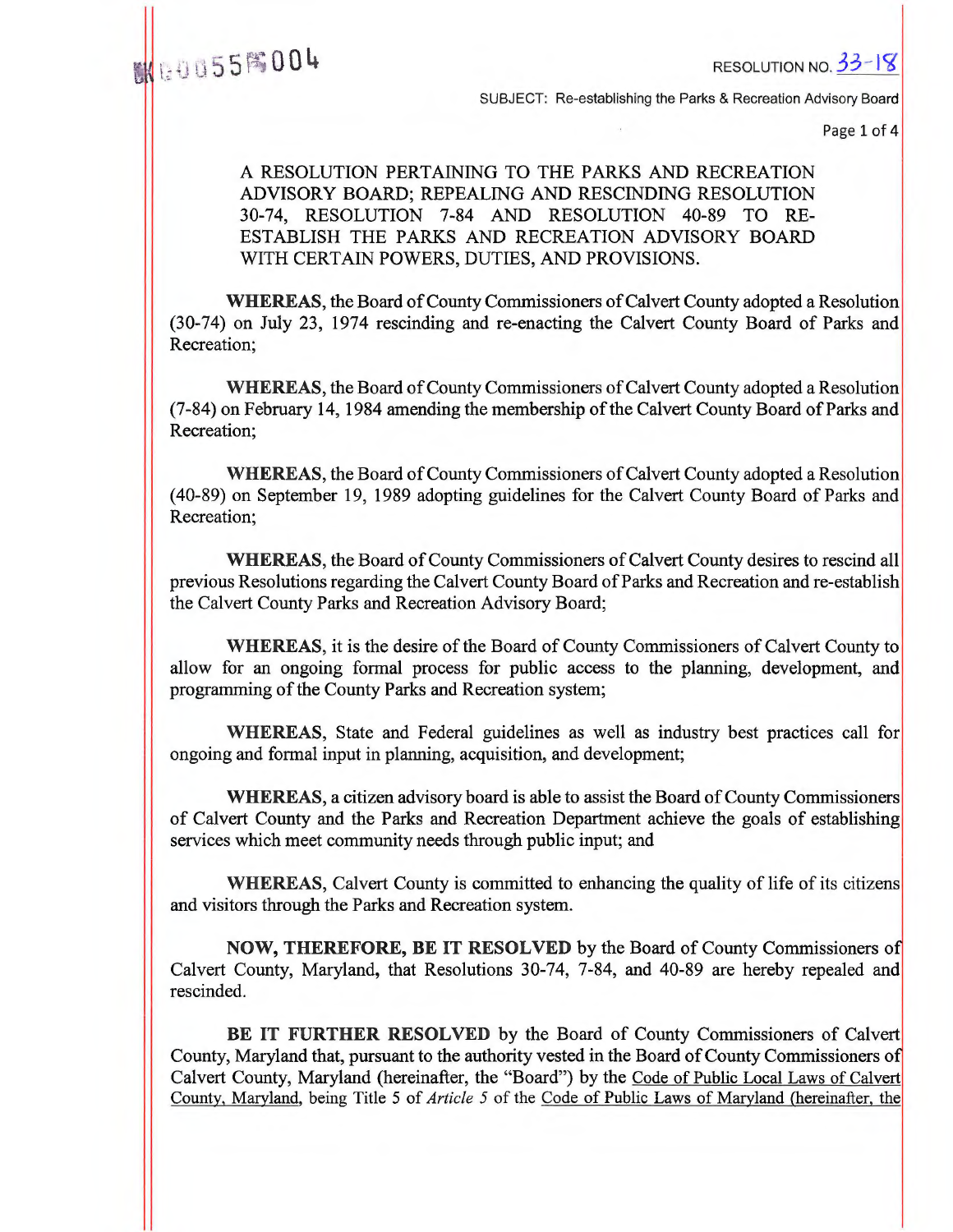翻①1055  $\%$  005 cm  $\frac{33-18}{5}$ 

SUBJECT: Re-establishing the Parks & Recreation Advisory Board

Page 2 of 4

"Code"), §2-201 the Calvert County Parks and Recreation Advisory Board (hereinafter "PRAB") is hereby re-established with the same membership as immediately prior to the foregoing repeal and recession, and that the reformed Calvert County Parks and Recreation Advisory Board shall be organized and operated as follows:

# 1. POWERS AND DUTIES

It shall be the function of the PRAB to advise the Parks and Recreation Department and the Board on the planning and implementation of the Parks and Recreation Section of the Comprehensive Plan as well as the "Recreation, Parks, and Open Space" and "Natural Resource Land Conservation" aspects of the Land Preservation, Parks and Recreation Plan. The PRAB may, further, make recommendations on programs, services, acquisition and uses of parkland, sports and recreation facilities as well as such other duties as may be assigned by the Board of County Commissioners. The PRAB shall follow all provisions set forth in Chapter 11 Boards, Committees, Councils and Commissions of the Code.

# 2. MEMBERSHIP / COMPOSITION

The PRAB shall be composed of nine (9) members appointed by the Board of County Commissioners. The PRAB should be representative with regard to age, sex, race, length of residence in the community, geographic area, and point of view. Three (3) members shall be appointed from each County Commission District. Members shall not be employed by the County nor be a qualified relative of a Parks and Recreation Department employee as defined in Chapter 41 Ethics of the Code or have a business relationship with Parks and Recreation vendors. There will be a representative from the Board of County Commissioners, Calvert Nature Society, and the Board of Education who will serve as ex officio members of the PRAB. Ex officio members shall serve at the pleasure of their respective appointing authorities.

# 3. MEETINGS

Meetings of the PRAB shall be held monthly unless otherwise decided by the PRAB. Special meetings may be called by the Chairperson, Parks & Recreation Director or their designee. The agenda for each meeting shall be established by the Chairperson and Parks & Recreation Director or their designee. Any member of the PRAB may place matters on the agenda by request to the Chairperson, Parks & Recreation Director or their designee. This request must be received at least 25 hours prior to the next scheduled meeting in order to be included on that agenda. Copies of all Committee minutes, resolutions, reports, and exhibits shall be filed after approval of the PRAB. A quorum is required to hold a meeting or take any action.

If a regular meeting date is changed or a special meeting is called, written notification must be given in advance to PRAB members and posted publicly consistent with the Maryland Open Meetings Act and County policy. All meetings shall be conducted in accordance with Robert's Rules of Order. A quorum shall be constituted by a majority of appointed membership. Each member shall be entitled to one (1) vote and shall cast that vote on each item requiring action. Proxy votes and absentee ballots shall not be permitted. All items requiring PRAB action must be voted on only when a quorum is established. It is the PRAB member's duty to vote when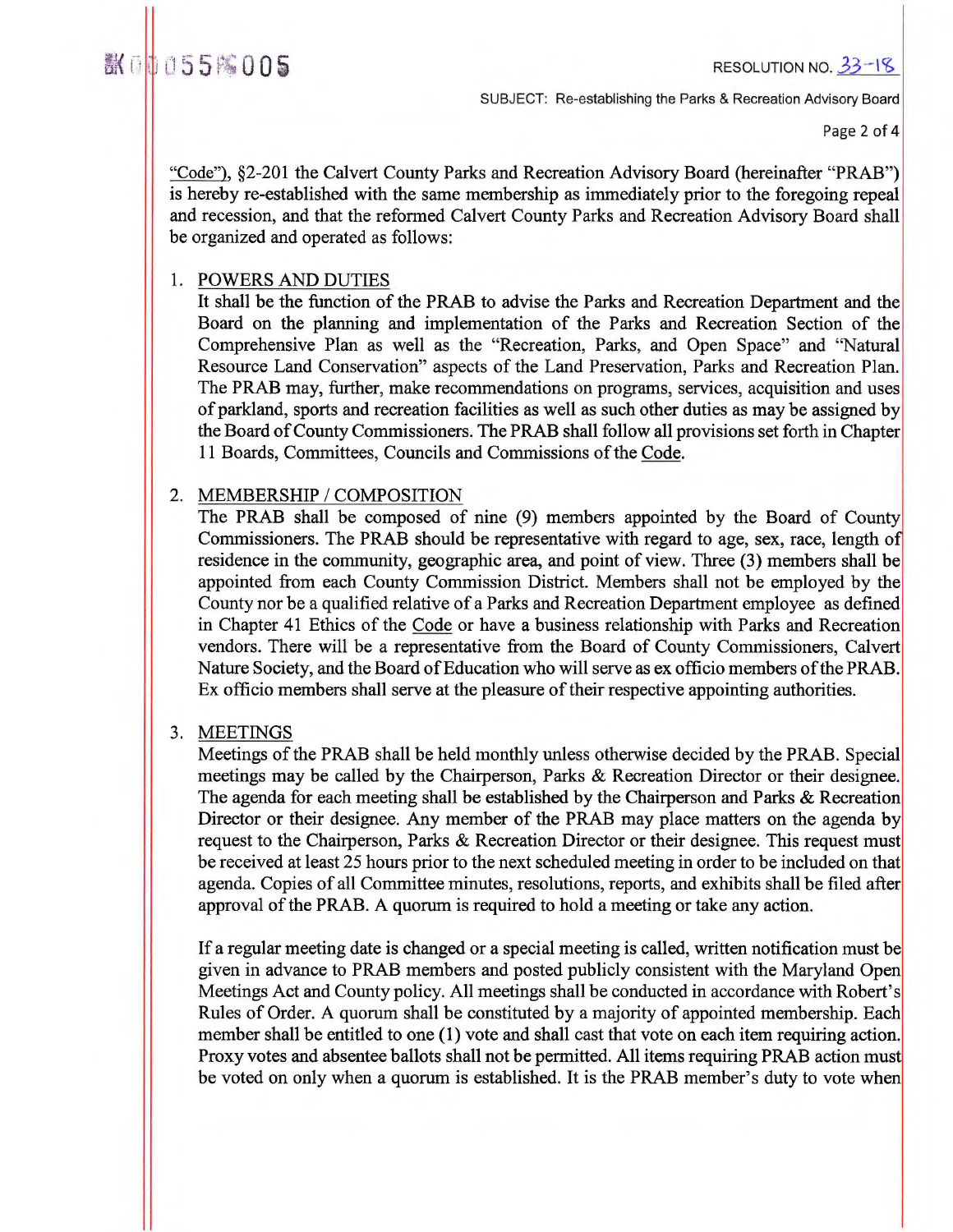**EX 40055 F&006** RESOLUTION NO. 33-18

SUBJECT: Re-establishing the Parks & Recreation Advisory Board

Page 3 of 4

there is an opinion about a matter being decided. However, abstention from voting is at the discretion of the PRAB member.

In accordance with Chapter 41 Ethics Calvert County Code, PRAB members may occasionally have a conflict of interest that compels the member to abstain from voting and file required documentation to be entered into the meeting minutes. It is recommended that such member also refrain from participating in the discussion of an item on which he or she will abstain from voting. Any abstaining member must make a short statement as to the basis for his or her abstention. Consultation with the Calvert County Ethics Commission is recommended prior to the meeting at which such a matter will be discussed or voted upon.

### 4. TERMS

Members shall be appointed for a term of three (3) years. Members may be reappointed to three (3) consecutive terms pursuant to §11-4 Term limits, of the Code. An appointment to fill a vacated term is not included as a term for purposes of counting consecutive terms.

### 5. ORGANIZATION

The PRAB shall by majority vote elect from its membership a Chair and Vice-Chair at its first regular meeting of the calendar year. The term of office for any officer shall be one (1) year.

In case of resignation or vacancy in an office, the PRAB shall elect from its membership a new officer at the next regular meeting provided notice of the vacancy has been received by PRAB members at least one week in advance of the meeting.

The Chair shall preside at all meetings and sign all documents relative to action taken by the PRAB. When the Chair is absent, unavailable or incapacitated, the Vice-Chair shall assume the duties of the Chair. When both the Chair and Vice-Chair are absent, unavailable or incapacitated, those members who are present shall select a Chair *pro-tempore.* 

## 6. ABSENCES AND VACANCIES

Members who miss more than three (3) consecutive meetings in a given calendar year, regardless if such absence is excused or unexcused, may be removed from the PRAB pursuant to §11-3(F)(1) of the Code. Absences from emergency or special called meetings will not be recorded against a member in calculating absences. A member resigning from the PRAB shall submit written notice of resignation to the Director of Parks and Recreation.

Pursuant to §11-3(F) of the Code, the PRAB may ask the BOCC to replace a member (including officers) whose conduct does not reflect the conduct or professional administration of the purpose and function of the PRAB.

## 7. EFFECTIVE DATE

The effective date of this Resolution is August 1, 2018.